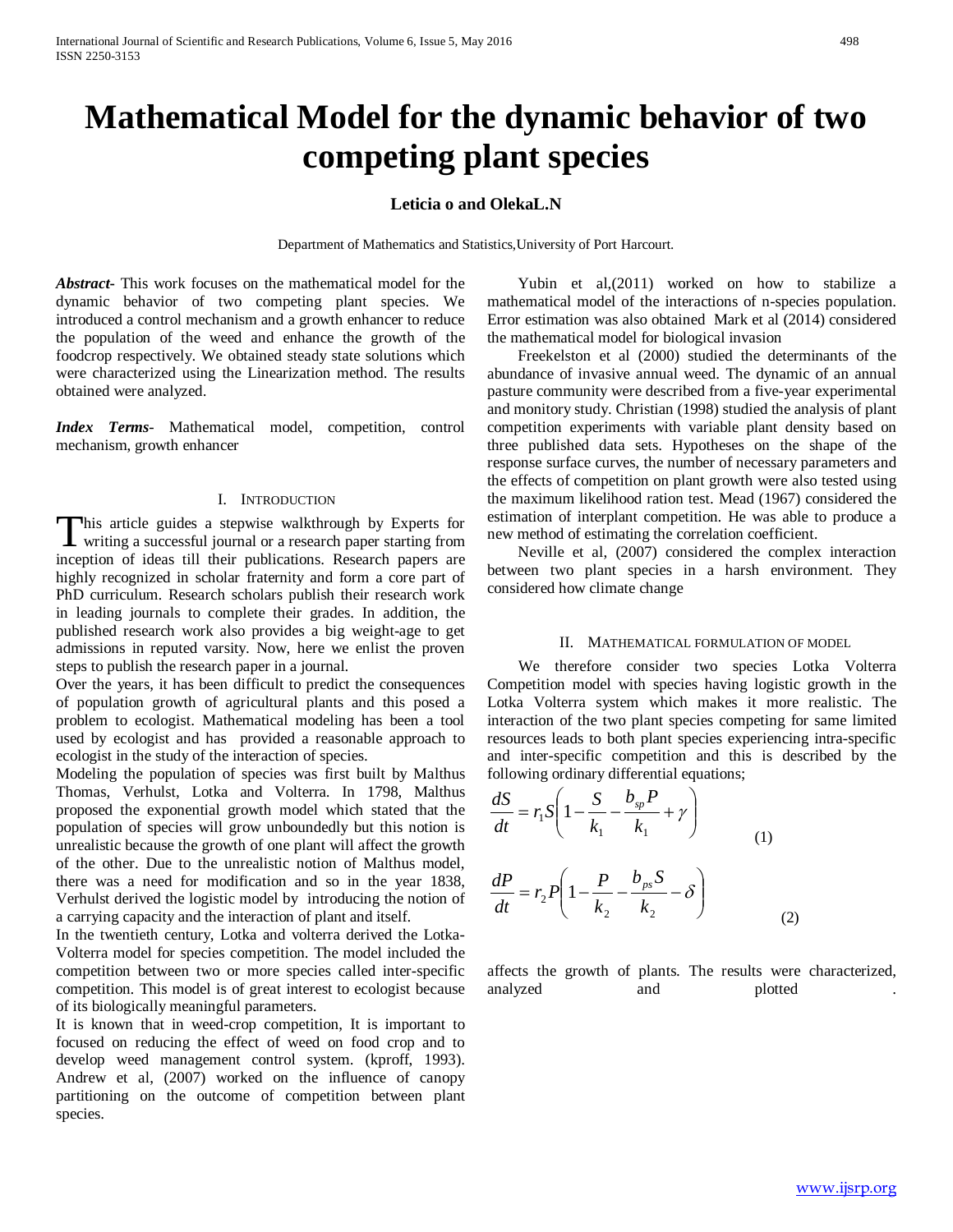International Journal of Scientific and Research Publications, Volume 6, Issue 5, May 2016 499 ISSN 2250-3153

Where  $S(t)$  is density of foodcrop at time (t) which is the desired plant p(t) is density of weed (undesirable plant) at time (t).

r, and  $r_2$  are intrinsic growth rate.  $K_1$  and  $k_2$  are the carrying capacity of the foodcrop and weed respectively  $b_{sp}$  measures the competitive effect of P on S.  $b_{ps}$  measures the competitive effect of S on P.

Note that:  
\n
$$
r_1S\left(1-\frac{S}{k_1}-\frac{b_{sp}P}{k_1}\right)
$$
\nand  
\n
$$
r_2P\left(1-\frac{P}{k_1}-\frac{b_{ps}S}{k_1}\right)
$$

 $\overline{\phantom{a}}$  $\sum_{2} P\left(1-\frac{1}{k_{2}}-\frac{p}{k_{2}}\right)$ *k*  $\setminus$  $\bigg)$ obey the logistic equation where each 2  $\mathbb{R}_2$ species inhibits its own growth through intra-specific δ competition and inter specific between the two plant species. represent the control mechanism  $\mathbb {Y}$  and growth enhancer interspecific competition between the two plant species.Dues to the competition between the plant species for limited same resources which will lead to the extinction of one the plant species, a control mechanism (herbicide) is applied to the weed by introducing the parameter  $\delta$  of the weed. Since the herbicides could affect the nutrients we thus propose to introduce a growth enhancer (fertilizer) which is appplied to the foodcrop and the

growth enhancer parameter  $V$  will enhance the growth of the foodcrop and thus increase the population of the foodcrop.

# **(1) Steady State Solution**

A Steady state solution exist if

 $\left(1-\frac{P}{\cdot}\right)$ 

$$
\frac{dS}{dt} = F_1(S, P) = 0
$$
\n
$$
\frac{dP}{dt} = F_2(S, P) = 0
$$
\n(3)\n(4)

We introduce non-dimensional quantities by writing.

,

$$
U_1 = \frac{S}{K_1}, \qquad U_2 = \frac{P}{K_2}, \qquad \tau = r_1 t, \n\rho = \frac{r_2}{r_1}, \qquad a_{SP} = b_{SP} \frac{K_2}{K_1}, \qquad a_{PS} = b_{PS} \frac{K_1}{K_2}
$$

Using the non-dimensional quantities

$$
\tau = r_1 t
$$

We obtain,

$$
\frac{dU_1}{d\tau} = \rho U_1 (1 - U_1 - a_{sp} U_2 + \gamma)
$$
\n(5)

$$
\frac{dU_2}{d\tau} = \rho U_2 (1 - U_2 - a_{PS} U_1 - \delta)
$$
\n(6)

 We now proceed to obtain the steady state solutions of the ordinary differential equations.

Let U<sup>\*</sup><sub>1</sub> and U<sup>\*</sup><sub>2</sub> be arbitrary steady-state solutions such that  
\n
$$
f_1(U_1^*, U_2^*) = f_2(U_1^*, U_2^*) = 0
$$
  
\n $f_1(U_1^*, U_2^*) = U_1^* (1 - U_1^* - a_{sp} U_2^* + \gamma) = 0$   
\n $f_2(U_1^*, U_2^*) = \rho U_2^* (1 - U_2^* - a_{ps} U_1^* - \delta) = 0$  Using the

above, we obtain the following steady state solutions:

**Case 1**: The trivial case when  $U^*_{1} = 0$  and  $U^*_{2} = 0$ .

 $\ddot{ }$  (0, 0) is trivial S.S.S **Case 2:** Assume  $U_{*1} \neq 0$  and  $U_{*2} = 0$  $\ddot{f}$  (1 +  $\gamma$ , 0) is S.S.S. **Case 3:**

If 
$$
U^*_{1} = 0
$$
 and  $U^*_{2} = 0$   
(0,1) is a S.S.S

**Case 4:**

If 
$$
(U_i^* = 1 \text{ and } U_2^* \neq 0)
$$
 then  
\n $\left(1, \frac{\gamma}{a_{sp}}\right)_{\text{is a S.S.S.}}$ 

**Case 5:** ase 5:<br> $(I^T^* \neq 0 \text{ and } II^* \neq 0)$ 

If 
$$
(\frac{1+\gamma - (1-\delta)a_{sp}}{1-a_{sp}a_{ps}}, \frac{1-(1+\gamma)a_{ps} - \delta}{1-a_{sp}a_{ps}})
$$

#### **(2)** C**haracterization of Steady – state Solution**

 We Linearise the interaction functions of equations (1) and (2)) by obtaining the Jacobian Matrix in order to investigate the stabilities of the steady state solution. The characteristics equation is given by

det  $(J - \lambda I) = 0$  where,

$$
J = \begin{pmatrix} \frac{\partial f_1}{\partial U_1^*} & \frac{\partial f_1}{\partial U_2^*} \\ \frac{\partial f_2}{\partial U_1^*} & \frac{\partial f_2}{\partial U_2^*} \end{pmatrix}
$$
  
\n
$$
f_1(U_1^*, U_2^*) = U_1^* (1 - U_1^* - a_{sp} U_2^* + \gamma) = 0
$$
  
\n
$$
f_2(U_1^*, U_2^*) = \rho U_2^* (1 - U_2^* - a_{ps} U_1^* - \delta) = 0
$$
 (10)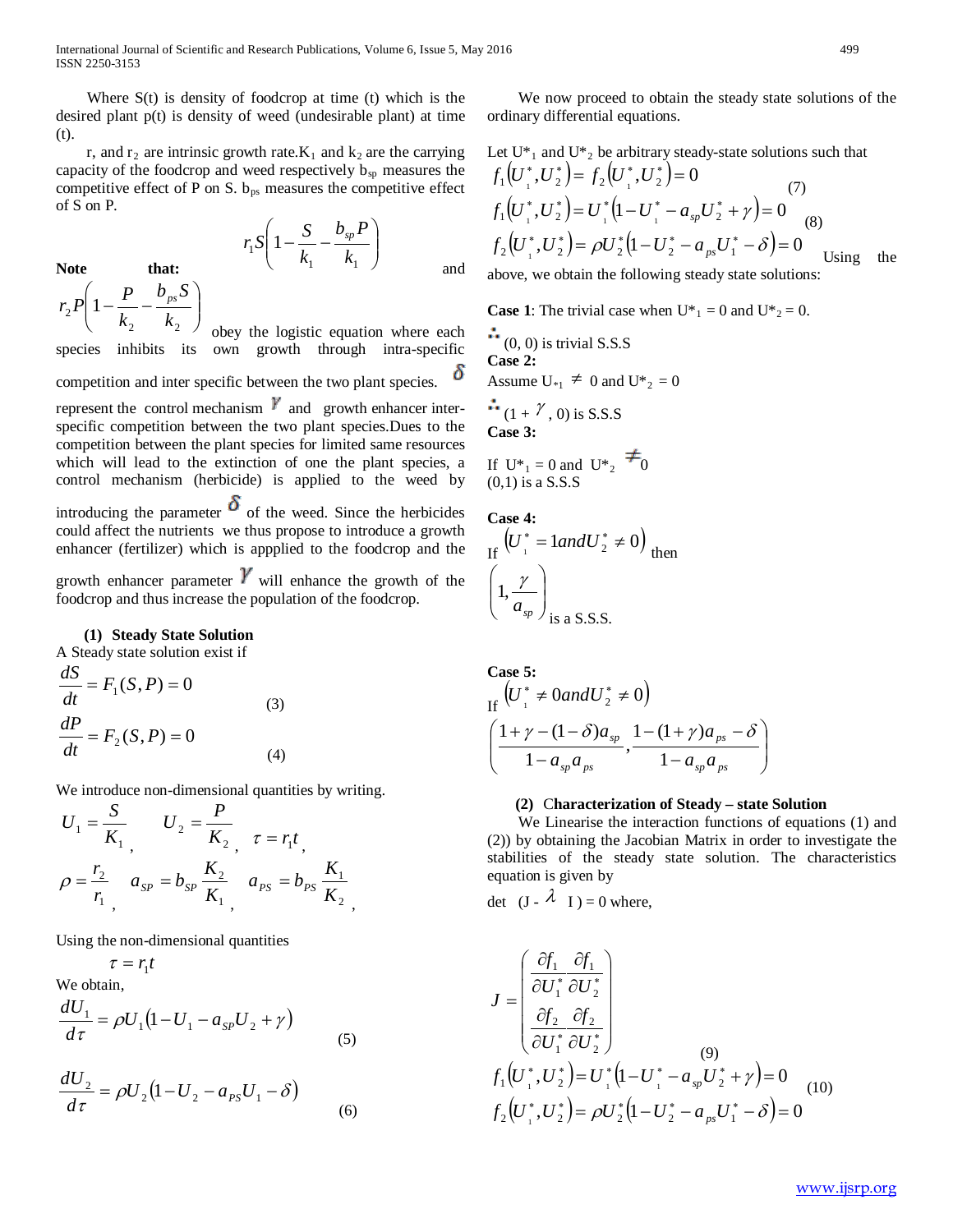$$
\frac{\partial f_1}{\partial U_1^*} = 1 - 2U_1^* - a_{sp}U_2^* + \gamma
$$
  
\n
$$
\frac{\partial f_1}{\partial U_2^*} = -a_{sp}U_1^*
$$
  
\n
$$
\frac{\partial f_2}{\partial U_1^*} = -\rho a_{ps}U_2^*
$$
  
\n
$$
\frac{\partial f_2}{\partial U_2^*} = \rho - 2\rho U_2^* - \rho a_{ps}U_1^* - \rho \delta
$$

**For the trivial S.S.S (0.0)**

$$
J = \begin{pmatrix} 1+\gamma & 0 \\ 0 & \rho(1-\delta) \end{pmatrix}
$$
  
\n
$$
J - \lambda = \begin{pmatrix} 1+\gamma-\lambda & 0 \\ 0 & \rho(1-\delta) - \lambda \end{pmatrix}
$$
  
\n
$$
\lambda_1 = 1 + \rho
$$
  
\n
$$
\lambda_2 = \rho(1-\delta)
$$

The trivial S.S.S is unstable if  $\rho > \rho \delta$ . For S.S.S  $(1 + \mathbb{Y}, 0)$  $\overline{\phantom{a}}$  $J=\begin{pmatrix} 1\!-\!2\!+\!2\gamma & \!\!\!-a_{sp}\!-\!a_{sp}\gamma\ \!\!\!\!\!0 & \!\!\!\!\! \rho-\rho a_{ps}\!-\!\rho a_{ps}\gamma\!-\!\rho\delta \end{pmatrix}$  $\bigg)$  $\setminus$  $-\rho a_{\scriptscriptstyle{DS}} - \rho a_{\scriptscriptstyle{DS}} \gamma -a_{\rm sn}$  –  $\rho - \rho a_{ns} - \rho a_{ns} \gamma - \rho \delta$ γ  $p_s$  *px*  $p_s$ *sp sp*  $a_{_{ps}} - \rho a$  $a_{\rm sn}$  –  $a$  $\parallel$ V  $-\lambda = \left( \frac{1 - 2 + 3\gamma - 1}{2} \right)$  $\theta$  $1 - 2 + 3\gamma - \lambda$  $J - \lambda = \begin{vmatrix} 1 - 2 + 3y - \lambda & g_y & g_y \\ 0 & 0 - \lambda q & -\lambda q & \lambda q - \lambda q \end{vmatrix}$ J  $\overline{\phantom{a}}$  $-\rho a_{\rm n} - \rho a_{\rm n} \gamma - \rho \delta$  –  $-a_{m} - a_{m} \gamma \rho - \rho a_{ps} - \rho a_{ps} \gamma - \rho \delta - \lambda$  $\gamma - \lambda$ *ps ps sp sp*  $a_{ns} - \rho a$  $a_{\rm sn} - a$  $\overline{\phantom{a}}$ \  $- \lambda I$ ) =  $\begin{vmatrix} 1 - 2 + 3\gamma - 1 \\ 1 - 2 + 3\gamma \end{vmatrix}$  $\mathbf 0$  $\det(J - \lambda I) = \begin{pmatrix} 1 - 2 + 3\gamma - \lambda & -a_{sp} - a_{sp}\gamma \\ 0 & 0 - \rho a & -\rho a & \gamma - \rho \delta - \lambda \end{pmatrix}$  $-\rho a_{\rm ns} - \rho a_{\rm ns} \gamma - \rho \delta$  –  $-a_{\scriptscriptstyle{em}}$  –  $\rho$  –  $\rho a_{_{ps}}$  –  $\rho a_{_{ps}}$ γ –  $\rho \delta$  –  $\lambda$ γ *ps ps sp sp*  $a_{ns} - \rho a$  $a_{\rm sn} - a$  $- a_{\rm m} (1 +$  $a_{\scriptscriptstyle m}(1 + \gamma)$ 

$$
\det(J - \lambda I) = \begin{pmatrix} -1 + 3\gamma - \lambda & -a_{sp}(1 + \gamma) \\ 0 & \rho - \rho a_{ps} - \rho a_{ps}\gamma - \rho \delta - \lambda \end{pmatrix}
$$
(12)

Using the upper triangle matrix, we obtain the eigenvalues  $\lambda_2 = \rho - \rho a_{ps} (\gamma + 1) - \rho \delta$  $\lambda_1 = 3\gamma - 1$ 

**For S.S.S**  $\overline{\phantom{a}}$  $\overline{\phantom{a}}$ J  $\setminus$  $\mathsf{I}$  $\mathsf{I}$  $\setminus$ ſ *sp a*  $1, \frac{\gamma}{\gamma}$ 

$$
J = \begin{pmatrix} -1 & -a_{sp} \\ \frac{-\gamma \rho a_{ps}}{a_{sp}} & \rho (1 - \frac{2\gamma}{a_{sp}} - a_{ps} - \delta) \\ \end{pmatrix} \tag{13}
$$

Using the eigenvalue formula for 2x 2 system  $\lambda^2 - tr(A)\lambda + \det(A)I$  (14)

$$
tr(A) = -1 + \rho(1 - \frac{2\gamma}{a_{sp}} - a_{ps} - \delta)
$$

$$
\det(A) = -\rho + \frac{2\gamma\rho}{a_{\text{sp}}} + \rho a_{\text{ps}}(1-\gamma) + \rho\delta
$$

Thus,

$$
\lambda^{2} - (-1 + \rho(1 - \frac{2\gamma}{a_{sp}} - a_{ps} - \delta))\lambda + \frac{2\gamma\rho}{a_{sp}} +
$$
  
+  $\rho a_{ps}(1 - \gamma) + \rho \delta - \rho$   

$$
\lambda^{2} + (1 - \rho + \frac{2\rho\gamma}{a_{sp}} + \rho a_{ps} + \rho \delta)\lambda + \frac{2\gamma\rho}{a_{sp}} +
$$
  
+  $\rho a_{ps}(1 - \gamma) + \rho \delta - \rho$ 

Using factorization method, we obtain

$$
\lambda_{12} = -\frac{1}{2} \{ (1 - \rho + \frac{2\rho \gamma}{a_{sp}} + \rho a_{ps} + \rho \delta) \pm
$$

$$
\sqrt{(1 - \rho + \frac{2\rho \gamma}{a_{sp}} + \rho a_{ps} + \rho \delta)^2 - 4(\frac{2\gamma \rho}{a_{sp}} + \gamma + \rho a_{ps} (1 - \gamma) + \rho \delta - \rho)}
$$

The steady state is stable if and only if  $\lambda_1 < 0$  and  $\lambda_2 < 0$  but this is only possible if

−

*sp ps*

 $a_{\rm sn}$ *a* 

$$
(1 - \rho + \frac{2\rho\gamma}{a_{sp}} + \rho a_{ps} + \rho \delta)^2 - 4(\frac{2\gamma\rho}{a_{sp}} + \rho a_{ps}(1 - \gamma) + \rho \delta - \rho
$$
  
\n
$$
+ \rho a_{ps}(1 - \gamma) + \rho \delta - \rho
$$
  
\n
$$
\left(\frac{1 + \gamma - (1 - \delta)a_{sp}}{1 - a_{sp}a_{ps}}, \frac{1 - (1 + \gamma)a_{ps} - \delta}{1 - a_{sp}a_{ps}}\right)
$$

*sp ps*

 $a_{\rm sn}$ *a* 

**ForS.S.S**   $\setminus$ 

J

 $\setminus$ 

The Jacobian matrix is

−

(15)

J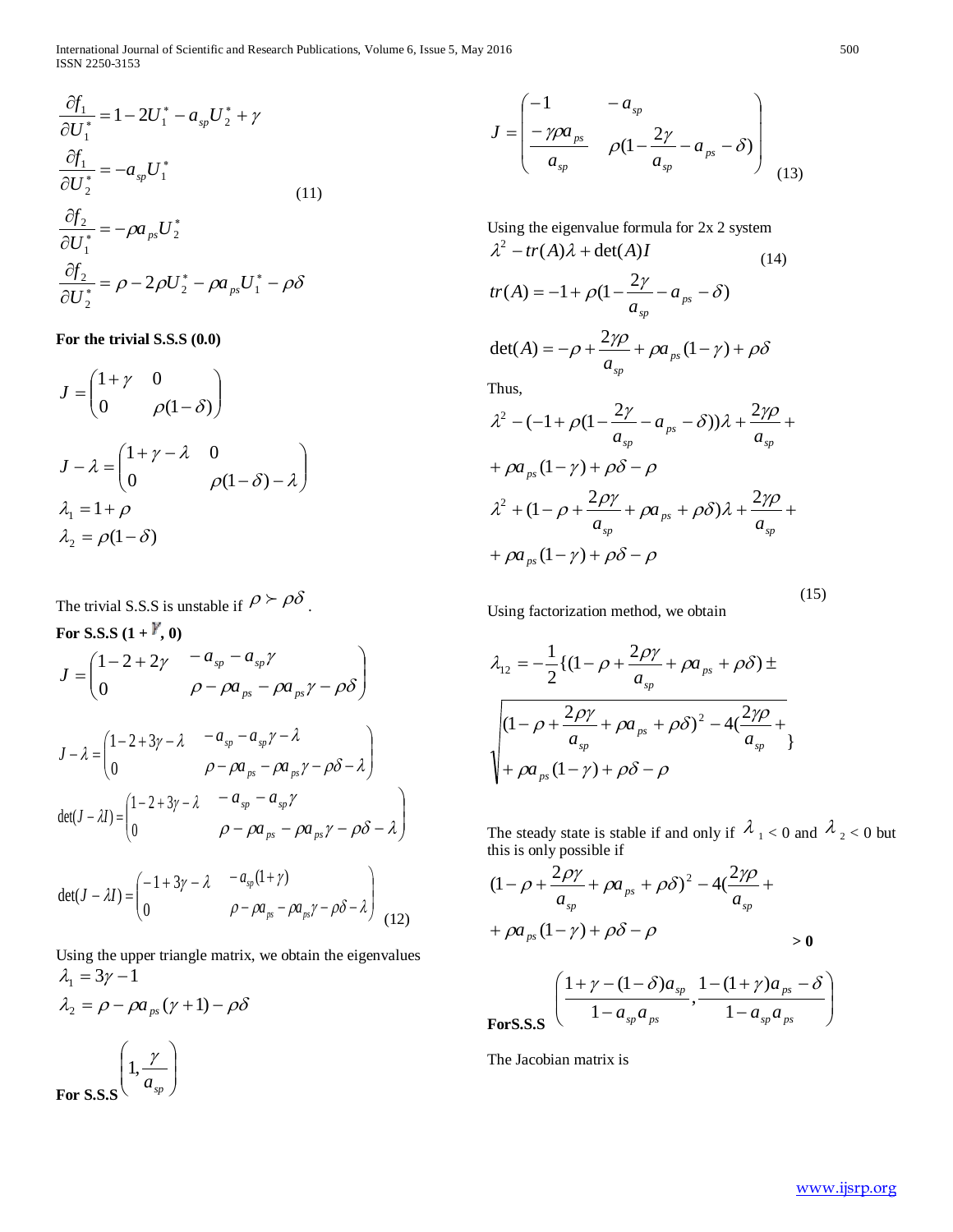$$
J = \begin{pmatrix}\n-1+3\delta a_{sp} + & -a_{sp} - \gamma a_{sp} + a_{sp}^{2} - \\
+2\gamma a_{sp}a_{ps} + a_{sp} - \gamma & \frac{-\delta a_{sp}^{2}}{1 - a_{sp}a_{ps}}\n\end{pmatrix}
$$
\n
$$
J = \begin{pmatrix}\n-\rho a_{ps} + \rho a_{ps}^{2} + \gamma \rho a_{ps}^{2} + (-\rho + \rho a_{ps} + 2\gamma \rho a_{ps} + \frac{1}{2}\rho a_{ps}^{2}) & \frac{\rho a_{ps}^{2}}{1 - a_{sp}a_{ps}}\n\end{pmatrix}
$$

Similarly, using the eigenvalue system formula we obtain

$$
\lambda_{12} = -\frac{1}{2(1 - a_{sp}a_{ps})} \{(-1 + 3\delta a_{sp} ++ 2\gamma a_{sp}a_{ps} + a_{sp} - \gamma - \rho + \rho a_{ps} + 2\gamma \rho a_{ps} ++ \rho \delta) \pm
$$

$$
\begin{pmatrix}\n(-1+3\delta a_{sp} + \\
+2\gamma a_{sp}a_{ps} + a_{sp} - \gamma - \rho + \rho a_{ps} + 2\gamma\rho a_{ps} + \\
+ \rho \delta)^2 - 4(-a_{sp} - \gamma a_{sp} + a_{sp}^2 - \\
- \delta a_{sp}^2)(-\rho a_{ps} + \rho a_{ps}^2 + \gamma\rho a_{ps}^2 + \\
+ \rho \delta a_{ps})\n\end{pmatrix}
$$

The steady state is stable if and only if  $\int_{1}^{2}(-\rho a_{ps} + \rho a_{ps}^{2} + \gamma \rho a_{ps}^{2} + \rho \delta a_{ps})$  $(2\gamma \rho a_{ps} + \rho \delta)^2 - 4(-a_{sp} - \gamma a_{sp} + a_{sp}^2)$  $(-1+3\delta a_{sp}+2\gamma a_{sp}a_{ps}+a_{sp}-\gamma-\rho+\rho a_{ps}$  $-\delta a_{sp}^{2}$ ) $(-\rho a_{ps} + \rho a_{ps}^{2} + \gamma \rho a_{ps}^{2} + + \rho \delta a_{ps})$ <sub>2</sub>  $(a+2\gamma \rho a_{ps} + +\rho \delta)^2 - 4 (-a_{sp} - \gamma a_{sp} + a_{sp})$ 

and  $a_{sp}$ ,  $a_{ps}$   $\leq 1$ .

Note that, the stability of the steady state depends on the size of  $\rho, \gamma, \delta, a_{_{sp}, a_{_{ps}}}$ .

# III. RESULTS

 From above, we obtained four stable solutions which are dependent on the size  $\rho, \gamma, \delta, a_{sp, a_{ps}}$  By setting:

$$
a_{sp} > 1, a_{ps} < 1, \quad \delta > \rho, \gamma > \rho
$$
 the food crop  
becomes dominant while the weed goes into extinction.

2.  $a_{sp} < 1, a_{ps} > 1$ , the foodcrop goes into extinction while the weed becomes dominant.

 $a_{sp} < 1, a_{ps} < 1$ , the two plants coexist.

 $a_{sp} > 1, a_{ps} > 1$ , one of the plants will go into extinction while the other remains dominant.

To prevent the weed from out- compete the foodcrop in (3) and (4), we set  $\delta > \rho, \gamma > \rho$ . That is the control mechanism will reduce the population of the weed and the growth enhancer improves the growth rate of the foodcop.

## IV. CONCLUSION

Indeed Mathematical model has provided a good and reasonable approach to ecologist in the study of the interaction of plant species. Having considered the Lotka Volterra competition model with the introduction a growth enhancer and a control mechanism, we obtained five steady state solutions which were characterized using the Linearization method. We can say that the size of the parameters  $\rho, \gamma, \delta, a_{\text{sp}}, a_{\text{ps}}$  will determine the stability of the steady state solutions. Our interest is to ensure that the weed does not out-compete the foodcrop so we set  $\delta > \rho, \gamma > \rho$ 

#### **REFERENCES**

- [1] Akobundu, 1.0: Weed Science in the Tropics: principle and Practice. International Institute of Tropical Agriculture, Ibadan (1987).
- [2] Burkill J.C: A First Course in Mathematical Analysis, Cambridge University Press.
- [3] Christian Damgaard: Plant Competition Experiment. Ecological Society of America (1998), pp 1760 – 1767.
- [4] Freckleton R.P and Watkinson A.R,Dowling P.M,Ley A.R: Determinant of the abundance ofinvasive annual weeds:community structure and non equilibrium dynamics.Proc Biol Sci,(2000)267(1448),1153-1161
- [5] Mark K, Mark L. & Pauline V. Mathematical Models for Biological Invasions. (2014).
- [6] Mayfield, M. M. and Levine, J. M: Opposing Effects of Communities. Ecology Letters (2010) pp 1085 – 1093.
- [7] Neville J.Ford, Patricia. M, Enu Ekaaka: Mathematical modeling of Plant species interactions in a harsh climate. Journal of computational and Applied Mathematics 234(2010)2732-2744
- [8] R.Mead: Mathematical model for the estimation of the interplant competition. InternationalBiometricSociety.Vol.23.No2,1967, pp189-205.
- [9] R.Vance,Andrew L.,:plant interspecies competition for sunlight:a Mathematical model of canopy partitioning. Journal of mathematical biology,2007,vol55,issue1,pp 105-147.
- [10] Yubin Yan and Enu Ekakaa-a: Stabilizing a mathematical model of population system. Journal of Franklin Institute,2011.Vol.348(10):2744- 2758
- [11] Zhi-long,He Lin-fei,Zhi-Dong: Dynamic analysis of the two species competitive model with state- dependent implsive effects. Journal of the Franklin Instite,2015, vol.352(5):2090-2112.
- [12] Kropff,M.Jet al(1993):Modelling crop-weed interaction.CAB International,walling Ford Oxon:Oxiosode,UK. www.ifen.accessed02/3/2011